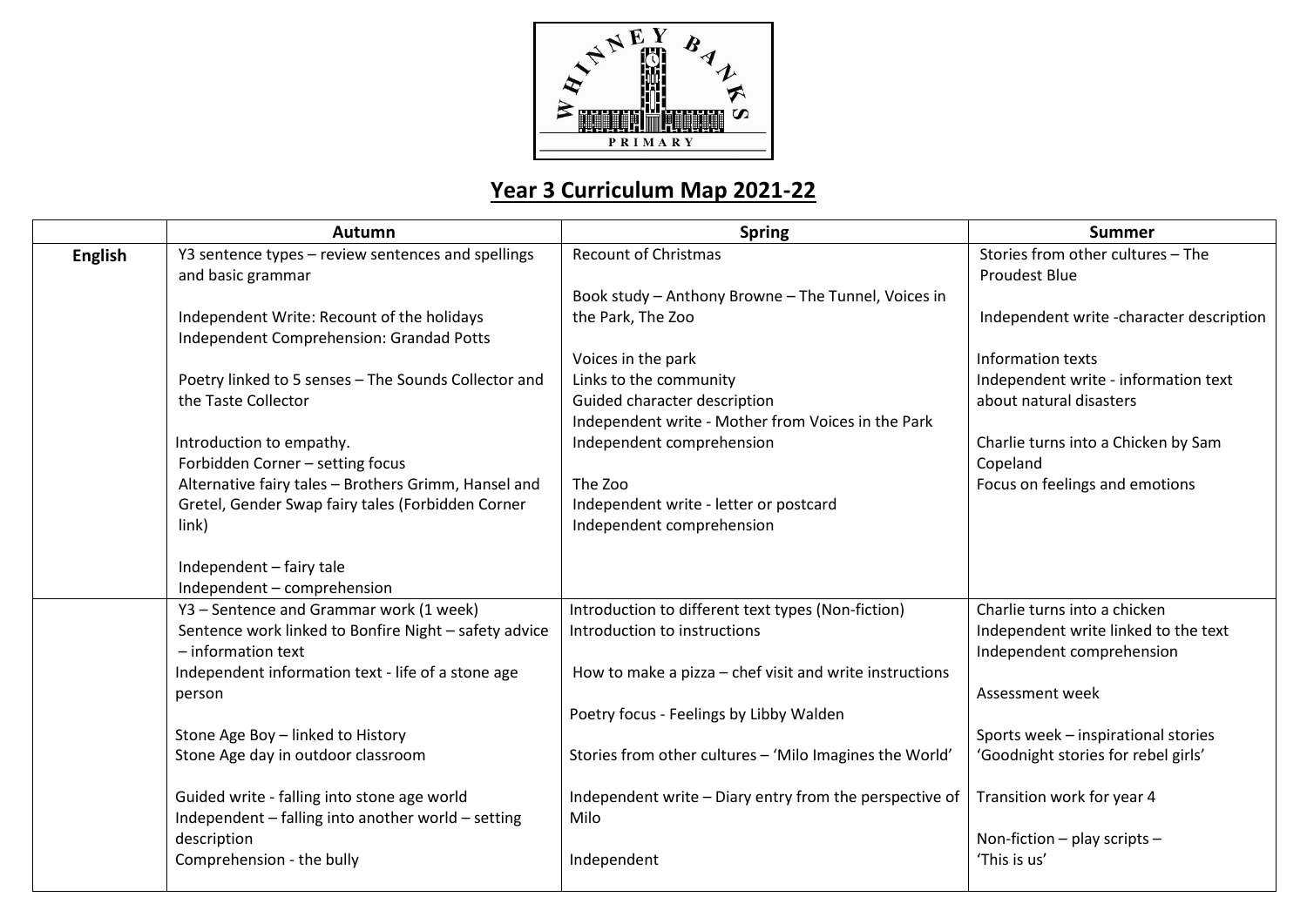|                   | Printed Test base comprehension - mid-year booklet     |                           |                                                       |                                                     |                                            |  |
|-------------------|--------------------------------------------------------|---------------------------|-------------------------------------------------------|-----------------------------------------------------|--------------------------------------------|--|
|                   | Christmas poetry                                       |                           |                                                       |                                                     |                                            |  |
| <b>Maths</b>      | <b>Place Value</b>                                     |                           | Properties of number P.V. review)                     |                                                     | Shape angles (right, half turn, three      |  |
|                   | Core Skills                                            |                           | Fractions (counting in 10s) and decimals related to   |                                                     | quarter turn and complete turn)            |  |
|                   | Reading and writing numbers                            |                           | money                                                 |                                                     | Shape - horizontal, vertical and pairs of  |  |
|                   | Greater than and less than                             |                           | Fractions - adding and subtracting with the same      |                                                     | perpendicular lines                        |  |
|                   | Ordering                                               |                           | denominator                                           |                                                     | Problem solving strategies                 |  |
|                   | Sequencing                                             |                           | Fractions - compare and order fractions with the same |                                                     | Data handling                              |  |
|                   | Halving                                                |                           | denominator                                           |                                                     | Time - tell and write the time from an     |  |
|                   | Doubling                                               |                           | Measure - time - analogue/digital and length          |                                                     | analogue clock                             |  |
|                   | Number bonds                                           |                           | Measure- weight, capacity and reading scales          |                                                     | Roman numerals                             |  |
|                   | Rounding                                               |                           | Measure-comparing mixed units and recognising         |                                                     | Halving, doubling, number bonds and        |  |
|                   | knowing key facts                                      |                           | simple equivalents                                    |                                                     | knowing key facts                          |  |
|                   | Number - addition and subtraction strategies           |                           | Measure - perimeter of simple 2D shapes               |                                                     | Core skills                                |  |
|                   | Number - multiplication and division strategies mental |                           | Money                                                 |                                                     | Halving                                    |  |
|                   | and written                                            |                           | Problem solving                                       |                                                     | Doubling                                   |  |
|                   | Multiplication and division facts 3, 4 and 8           |                           | Time and length                                       |                                                     | Greater than and less than                 |  |
|                   | Properties of shape                                    |                           | Multiplication and division facts 3, 4 and 8          |                                                     | Number bonds                               |  |
|                   | Symmetry                                               |                           |                                                       |                                                     | Rounding                                   |  |
|                   | Problem solving strategies                             |                           | Weekly arithmetic quiz (4 operations plus include new |                                                     | Multiplication and division facts 3, 4 and |  |
|                   |                                                        |                           | learning)                                             |                                                     | 8                                          |  |
|                   | Arithmetic quiz (4 operations plus include new         |                           |                                                       |                                                     |                                            |  |
|                   | learning)                                              |                           | <b>REASONING ACTIVITIES</b>                           |                                                     | <b>REASONING ACTIVITIES</b>                |  |
|                   | <b>REASONING ACTIVITIES</b>                            |                           |                                                       |                                                     |                                            |  |
|                   |                                                        |                           |                                                       |                                                     | Weekly arithmetic quiz (4 operations plus  |  |
|                   | Initial assessment, place value (books)                |                           |                                                       |                                                     | include new learning)                      |  |
|                   | Addition and other methods                             |                           |                                                       |                                                     |                                            |  |
| <b>Science</b>    | Soil and rocks                                         | Animals, including        | Forces and magnets                                    | Light                                               | Plants                                     |  |
|                   |                                                        | humans                    |                                                       |                                                     |                                            |  |
|                   |                                                        |                           |                                                       |                                                     |                                            |  |
| <b>Humanities</b> | Changes in Britain from the stone age to the iron age  |                           | LKS2 topic - Middlesbrough and comparing with         |                                                     | What makes the Earth angry?                |  |
| (History and      | Food and farming - hunter-gatherers and moving         |                           | Oberhausen in Germany (Twin Town) looking at          |                                                     | Visit to Edinburgh (Dynamic Earth and      |  |
| Geography)        |                                                        | onto settling and farming |                                                       | Physical and Human features that define both places | Edinburgh castle) Consider the location    |  |
|                   | Settlements - Skara Brae                               |                           | Developing knowledge of continents, countries and     |                                                     | and characteristics of a range of the      |  |
|                   | Artefacts - tools, weapons and clothing                |                           |                                                       |                                                     | world's most significant physical features |  |
|                   | Focus on technical vocabulary                          |                           | major cities                                          |                                                     | focussing on volcanos and natural          |  |
|                   |                                                        |                           |                                                       |                                                     | disasters                                  |  |
|                   |                                                        |                           |                                                       |                                                     |                                            |  |
|                   |                                                        |                           |                                                       |                                                     | The Roman Empire and its impact on         |  |
|                   |                                                        |                           |                                                       |                                                     | <b>Britain</b>                             |  |
|                   |                                                        |                           |                                                       |                                                     | What the Romans did for Britain            |  |
|                   |                                                        |                           |                                                       |                                                     | Settlements                                |  |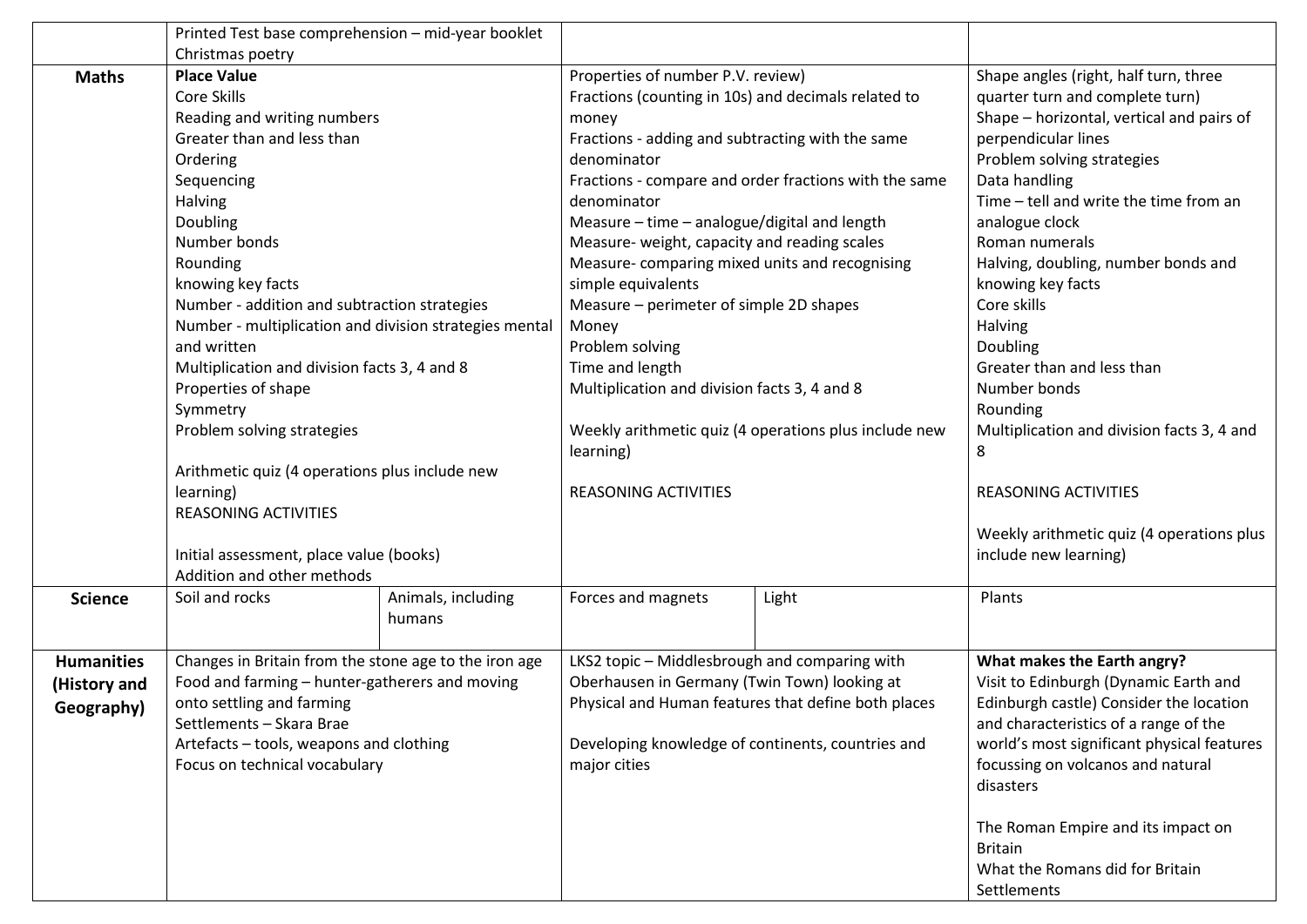|           |                                                                                                                                                                                                                                                                                                                                                                               |                                                                                                                                                                                                                                                                               |                                                                                                                                                                                                                                                                                                                             | Conflict                                                                                                                                                                                               |                                                                                                                                                                                                                                    |  |
|-----------|-------------------------------------------------------------------------------------------------------------------------------------------------------------------------------------------------------------------------------------------------------------------------------------------------------------------------------------------------------------------------------|-------------------------------------------------------------------------------------------------------------------------------------------------------------------------------------------------------------------------------------------------------------------------------|-----------------------------------------------------------------------------------------------------------------------------------------------------------------------------------------------------------------------------------------------------------------------------------------------------------------------------|--------------------------------------------------------------------------------------------------------------------------------------------------------------------------------------------------------|------------------------------------------------------------------------------------------------------------------------------------------------------------------------------------------------------------------------------------|--|
|           | Linking geography and history<br>Nomadic life of a stone age person - the countries<br>they travelled too. Focussing on modern day capital<br>cities/physical features/religion                                                                                                                                                                                               |                                                                                                                                                                                                                                                                               | Linking geography and history<br>Location of both places in the world, continent and<br>countries. Similarities and differences in location,<br>climate, Industries, age, population                                                                                                                                        |                                                                                                                                                                                                        | Linking geography and history<br>Location and travel<br>Following the life of a Roman soldier<br>Focussing on modern day capital<br>cities/physical features/religion                                                              |  |
| <b>RE</b> |                                                                                                                                                                                                                                                                                                                                                                               | Christianity<br>This will include visiting<br>the church to practise<br>and perform a<br>Christingle service<br>Look at religious stories<br>- Loaves and the fish,<br>The Creation Story<br>Symbols - how and why<br>symbols express<br>religious meanings<br>(Christingles) | <b>Hinduism</b><br>(Links to Christianity)<br>Similarities and<br>differences, possible<br>visitor<br>Symbols - how and why<br>symbols express religious<br>meanings<br>Main geographic<br>locations<br><b>Consider festivals</b><br>Important figures who<br>have influenced others<br>locally, nationally and<br>globally |                                                                                                                                                                                                        | Look at special<br>places and<br>comparing<br>religious beliefs<br>Important<br>figures who have<br>influenced<br>others locally,<br>nationally and<br>globally<br>Inspirational<br>people and work<br>they do, linked<br>to faith |  |
| Art       | Paul Klee art. Clay fish.<br>Arts Award with the Dorman museum - visit<br>Pencil and mark making skills<br>Produce a colour wheel for primary and secondary<br>colours<br>Experiment with clay and produce a clay fish in the<br>style of Paul Klee with swirls, dashes, cross hatching,<br>and other techniques<br>Paint using knowledge of primary and secondary<br>colours |                                                                                                                                                                                                                                                                               | Wool wraps<br>Colour work, including<br>tonal strips and looking<br>at harmonising and<br>contrasting colours<br>Fine motor skills<br>including choosing and<br>holding the brush<br>correctly                                                                                                                              |                                                                                                                                                                                                        |                                                                                                                                                                                                                                    |  |
| <b>DT</b> |                                                                                                                                                                                                                                                                                                                                                                               |                                                                                                                                                                                                                                                                               |                                                                                                                                                                                                                                                                                                                             | <b>Italian food</b><br>Designing and making own<br>pizza and pasta<br>Learning about the history<br>of Italian food (Geography<br>link)<br>Discovering where pasta<br>originates and how it is<br>made | Moving vehicles - woodwork<br>From design and discovering how<br>vehicles move and work to a finished<br>product made from wood                                                                                                    |  |